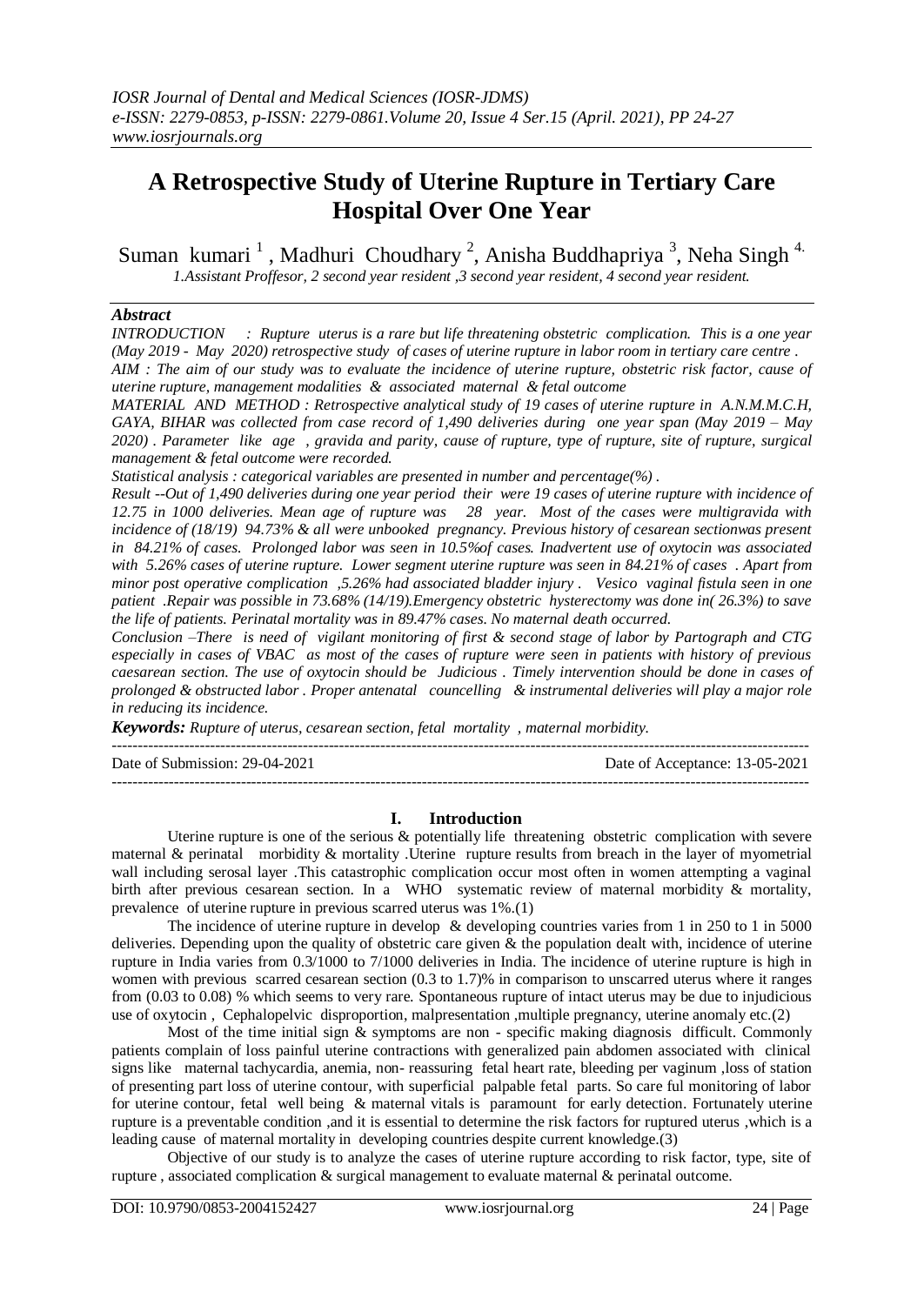# **II. Maretial & Method**

The present study retrospectively reviewed the case sheets of all patients of uterine rupture , admitted or diagnosed of uterine rupture in emergency department of Obstetric & Gynecology , A.N.M.M.C.H GAYA, a tertiary care hospital over a period of one year(May 2019- May 2020).Total of 19 women with per operative finding of uterine rupture and who were managed with uterine repair or hysterectomy were included in study. Their relevant details like clinical diagnosis, laboratory reports, cause of uterine rupture and surgical procedures required were evaluated in detail from case sheets. Intraoperative findings regarding site , extent of rupture, associated complication & adjacent organ injury were noted. Post operative maternal & neonatal morbidity and mortality were studied and perinatal outcome were measured.

## **III. Result :**

Total delivery during one year period was 1,490 and there were 19 cases of uterine rupture with incidence rate of being 12.75 per 1000 deliveries.( table 1).majority of cases were of 26 -30 year of age. Median age was 28 years (table 2).Most of the women were multipara 94.73%(table 3).all the patient were unbooked suggesting inadequate antenatal care (table 4).previous cesarean section deliveries were most common cause(84.2%) of cases had lower segment rupture. In developed countries uterine rupture mostly occur in scarred uterus in previous cesarean section mainly at term & during labor & in even more frequent when labor is induced or augmented. Awareness of this has a risk of controlled to a more conscious policy towards trial of labor after cesarean ( TOLAC) (TABLE 6).Conservative management in the form of rent repair was done in 73.68% of cases. obstetric hysterectomy was required in 26.31% of cases. One patient had associated bladder injury( table 7).other post –operative morbidity included paralytic ileus( 10.52%), wound infection(21.05%) and fever(5.26%). All patient required two or more blood transfusion. 50% patient required longer hospital stay of more then 7 days. Perinatal mortality was seen in 89.47% of cases. out of total 5 maternal death, no maternal death was associated with uterine rupture.

| TOTAL RUPTURE – 19               |              |                                                |        |                  |
|----------------------------------|--------------|------------------------------------------------|--------|------------------|
| <b>TABLE 1: STATISTICAL DATA</b> |              |                                                |        | <b>NUMBER</b>    |
| <b>Total deliveries</b>          |              | 1490                                           |        |                  |
| Uterine rupture                  |              | 19                                             |        |                  |
| incidence                        |              | 12.75/1000 deliveries (1.27%)                  |        |                  |
|                                  |              | <b>Table 2:</b> distribution according to age  |        |                  |
| Age (years)                      |              | number                                         |        | average          |
| $20 - 25$                        | 6            |                                                | 24     |                  |
| 26-30                            | 10           |                                                | 28     |                  |
| Above 30                         | 3            |                                                | 35     |                  |
|                                  | Table 3 :    | distribution according to GRAVIDA              |        |                  |
| <b>GRAVIDA</b>                   |              | <b>NUMBER</b>                                  |        | <b>INCIDENCE</b> |
| Primi                            | $\mathbf{1}$ |                                                | 5.2%   |                  |
| multi                            | 18           |                                                | 94.73% |                  |
|                                  |              | <b>Table 4 :</b> distribution according to ANC |        |                  |
| <b>ANC CARE</b>                  |              | <b>NUMBER</b>                                  |        | PERCENTAGE       |
| emergency                        | 19           |                                                | 100%   |                  |
| registered                       | $\theta$     |                                                | 0%     |                  |

| Table 5 : cause of uterine rupture |             |               |  |
|------------------------------------|-------------|---------------|--|
| Etiology                           | no of cases | percentage(%) |  |
| Previous cesarean section          | 16          | 84.2          |  |
| Obstructed labor                   |             | 10.5          |  |
| Instrumental delivery              |             |               |  |
| oxytocin                           |             | 5.26          |  |
| Grand multipara                    | 18          | 94.73         |  |

### **Table 6:** intraoperative findings

|                 |               | Number | percentage |
|-----------------|---------------|--------|------------|
| Site of rupture | upper segment |        | 5.26       |
|                 | lower segment | 10     | 84.21      |
|                 | both          |        | 10.52      |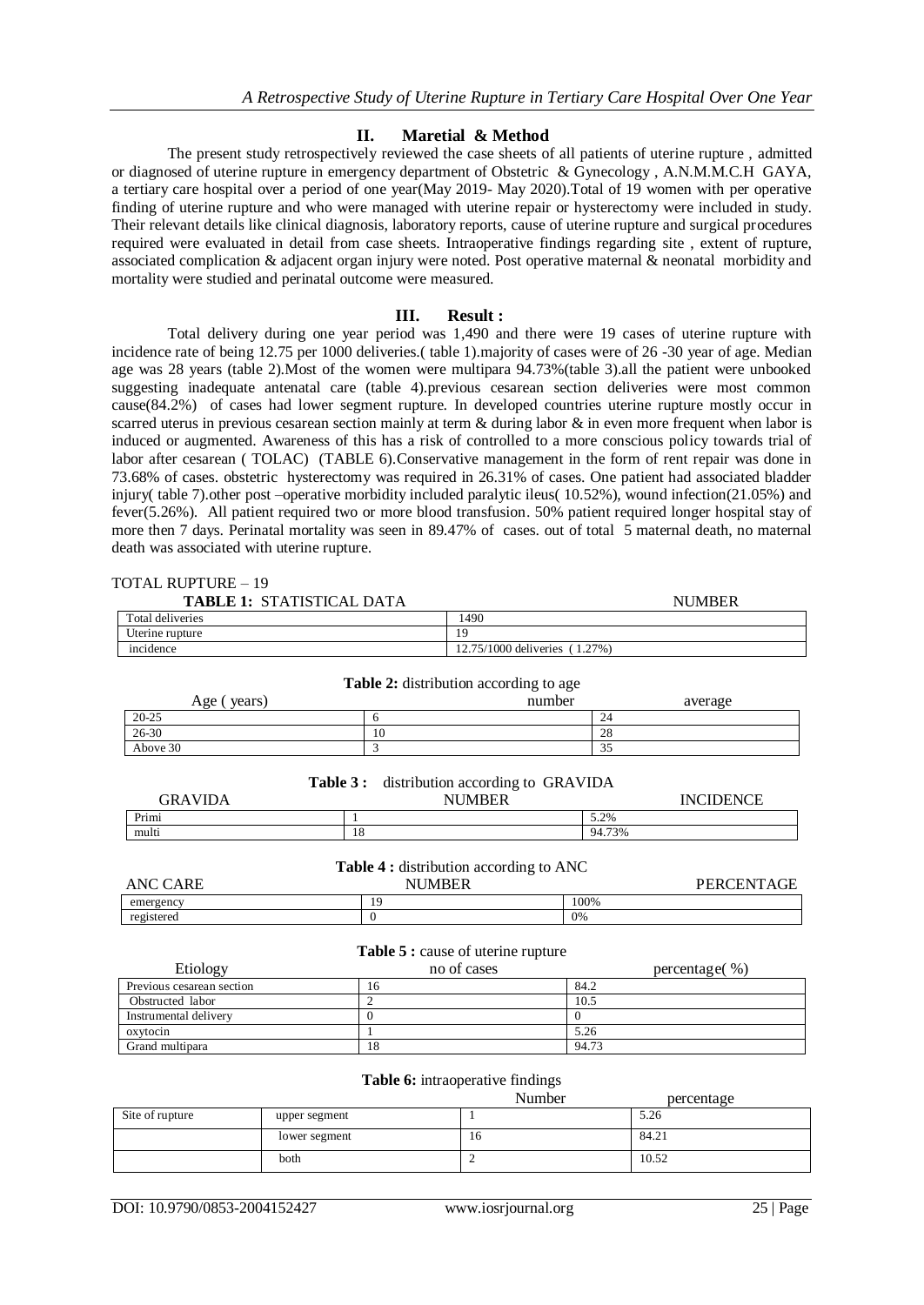# *A Retrospective Study of Uterine Rupture in Tertiary Care Hospital Over One Year*

| Mode of repair           | Rent repair             | 14             | 73.68    |
|--------------------------|-------------------------|----------------|----------|
|                          |                         |                |          |
|                          | Obstetric hysterectomy  | 5              | 26.3     |
| Intra op complications   | broad ligament hematoma | $\overline{0}$ | $\Omega$ |
|                          | Bladder injury          |                | 5.26     |
| <b>Blood</b> transfusion | More then 2             | 19             | 100      |

# **Table 7 :** post op complication

| Complication    | number | percentage |
|-----------------|--------|------------|
| Paralytic ileus |        | 10.52      |
| Wound infection |        | 21.05      |
| Septic shock    |        |            |
| fever           |        | 5.26       |

### **Table 8** : Feto maternal outcome

| $\sim$ $\sim$<br>$\mathbf{A}$<br>Mortalıtv | number     | percentage    |
|--------------------------------------------|------------|---------------|
| Maternal                                   | nil        | $\cdot$<br>n1 |
| fetal                                      | . .<br>. . | 89.47         |

# **IV. Discussion**

Rupture uterus is one of the major life threatening obstetric complication affecting fetomaternal outcome significantly. The incidence of uterine rupture came to be 12.75 / 1000 deliveries which is more then other indian studies like rashmi et al(4). study of the case record of showed that almost all of cases of rupture were unbooked pregnanc y highlighting the need for antenatal councelling and institutional deliveries. some women under gone vaginal birth after cesarean delivery (VBAC) spontaneously especially in villages which may be associated with fewer complications than elective repeat cesarean delivery but failed TOLAC is associated with more complications which in turn is associated with increased maternal and perinatal morbidity. (5)

A WHO systematic review of maternal morbidity and mortality showed the prevalence of rupture uterus ranged between 0.006% for women without previous cesarean section from a developed country and 25% for women with obstructed labor in a least developed country $(1)$ . But incidence rate is quite high in other indian studies like mehbuba et al(6) who had a figure of 1.14% . In other developing countries it is reported to be 0.8% in Ghana, 0.76% in Uganda , 0.74% in Pakistan ,0.9% in Nepal, studies from developed countries showed incidence as low as 0.035% ( 6)

Major factor leading to difference in different incidence rates in different states of same country is due to lack of health awareness , illiteracy ,poverty, poor antenatal care , home delivery by traditional birth attendants and delay in referrals contributing to increased risk for uterine rupture.

In our study, 10 cases were in the 26-30 year age group ( table 2) this was similar to the study by sunanda et al.(7). 94.73% cases were multi gravida. This was found comparable with above studies who found 92-95% multi among cases of rupture uterus(4,1)in our study, all the cases unregistered indicating importance of regular antenatal checkup for better perinatal & maternal outcome.

Patient with previous uterine surgery were more susceptible to uterine rupture in subsequent delivery depending upon the indication of previous LSCS , Interconceptional period and number of cesarean deliveries . Multigravida with previous LSCS are most high risk cases vulnerable for rupture .Most commom cause of rupture in present study was previous LSCS seen in 84.2% of cases comparable to other indian studies(2,4). Uterine rupture in unscarred uterus was associated with multigravida with obstructed labor (10.5%)and inadvertent use of oxytocics( 5.26%) leading to uterine hyperstimulation.

Most common site of rupture was anterior wall lower uterine segment seen in 84.21% cases where as in other cases rupture involved upper segment as well lower uterine segment which indicates rising trends of LSCS rather then difficult vaginal delivery(8). Management modality varied according to intraoperative findings . 73.68% cases were managed conservatively by repair. Blood transfusion was required in almost all cases. Bladder injury occurred in one patient. During post operative period, 10.52% developed paralytic ileus, 21.05% had wound sepsis  $\&$  5.26% had post op fever.(9)

Maternal outcome depend upon the coexisting medical or obstetric condition, type of rupture , time interval between rupture and treatment, operative procedure and availability of advanced facilities. In our study , all the patient with uterine rupture were managed with no maternal mortality .As compared to maternal outcome